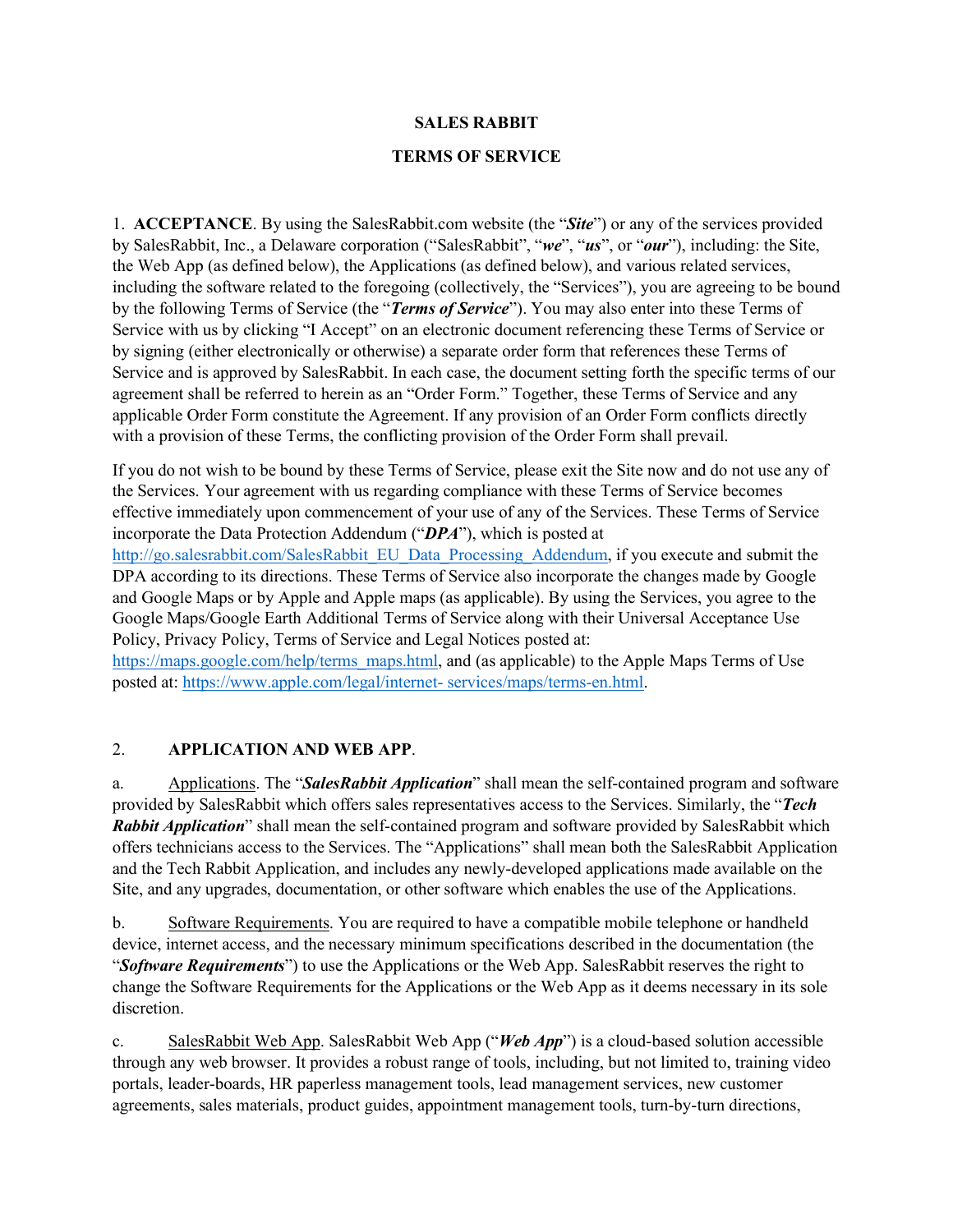installation agreements, performance reports and metrics, and a news portal. The Applications both integrate directly with the Web App and the Site.

d. Freemium Offerings. From time to time, SalesRabbit makes available to its customers what we call a "Freemium" offering. Under that model, Customers may, with SalesRabbit's consent, sign up for some or all of the Services for a period of time without paying any fees. When that occurs, and if it has occurred for you, the following provisions apply for the period during which you are allowed to use the Services without paying a fee:

(i) SalesRabbit may modify the Services at any time, in its sole and absolute discretion, with or without notice, including limiting the scope of your license or the number or type of Services made available to you.

(ii) SalesRabbit may suspend or terminate your access to the Services at any time, with or without notice, and without any compensation to you.

(iii) For the period during which you are signed up under a Freemium model, SalesRabbit specifically disclaims all of the warranties set forth herein for paid subscribers. THIS INCLUDES A DISCLAIMER OF ANY IMPLIED WARRANTY OF FITNESS FOR A PARTICULAR PURPOSE AND ANY IMPLIED WARRANTY OF MERCHANTABILITY.

(iv) At the time you convert your contractual relationship with us from a Freemium model to a paid model, you authorize us to use the payment information, including any credit card you have provided to us, to receive payment at the time you convert to a paid model.

(v) SalesRabbit may limit its support obligations in any manner it deems appropriate, including any obligations it has under a service level agreement made available to paying subscribers.

You acknowledge that these provisions are reasonable and necessary, in light of the fact that access to the Services under a Freemium model is offered without charge.

d. Updates and Changes. In connection with providing the Services required under these Terms of Service, SalesRabbit may elect to update the Applications, the Site, the Web App, or any other Services at any time. These updates may include bug fixes, feature enhancements or improvements, or entirely new versions of the Services. You agree that SalesRabbit may automatically deliver such updates to you as part of the Services and you shall receive and install them as required. Any new features that augment or enhance the then-current Services shall also be subject to these Terms of Service. We reserve the sole right to either modify or discontinue the Site or any of the Services or features that might be available at any time with or without notice to you. We will not be liable to you or any third party should we exercise such a right.

3. **MODIFICATIONS**. We expressly reserve the right to change these Terms of Service from time to time by posting changes to these Terms of Service and including a list of changes made within the last six (6) months. Any changes posted to the Terms of Service shall be immediately binding upon any new user and binding after thirty (30) days upon an pre- existing user. Such posting shall constitute notice to you. You agree that it is your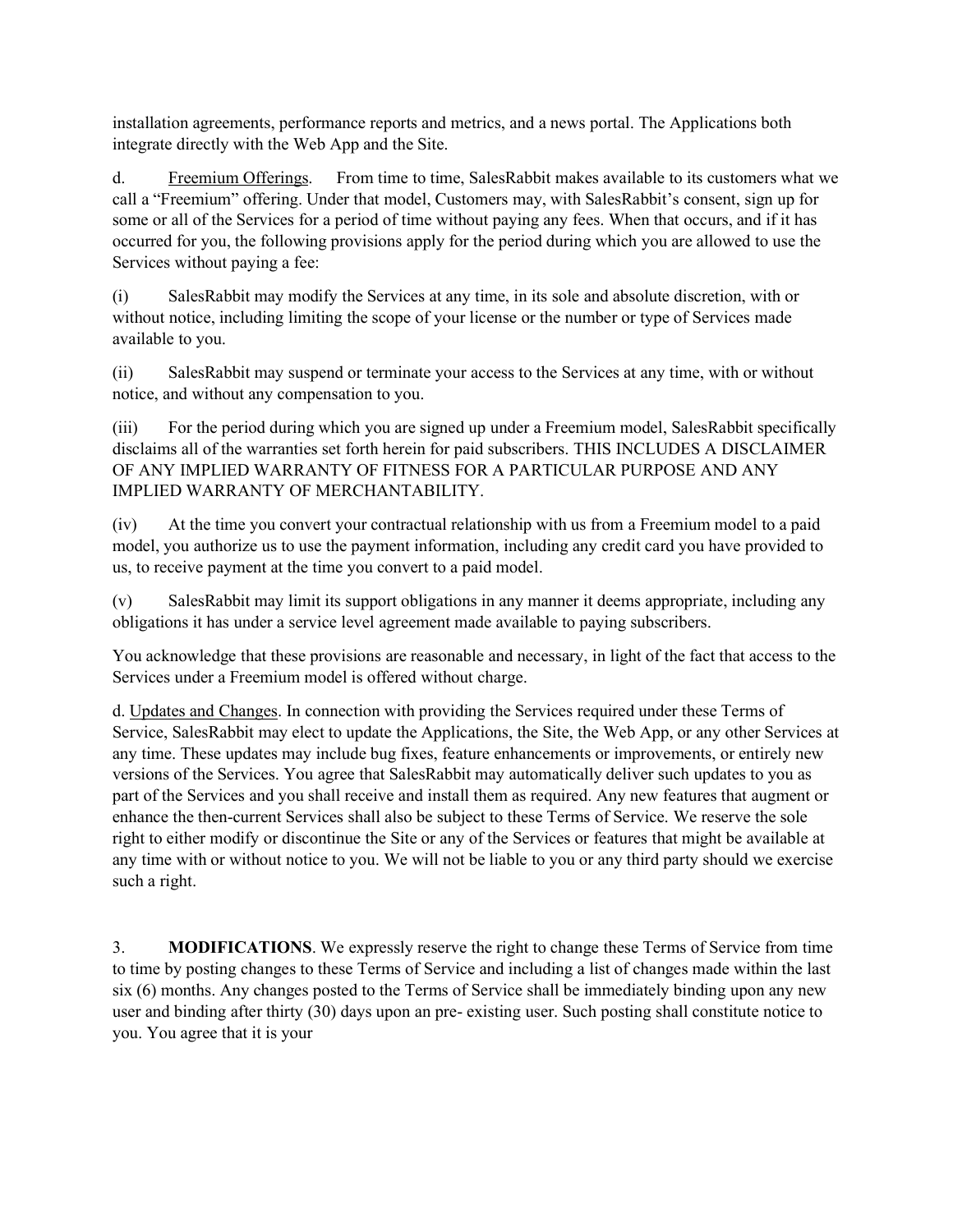responsibility to review these Terms of Service from time to time and to familiarize yourself with any modifications. Your continued use of this Site or any Services after such modifications will constitute acknowledgement of the modifications and agreement to abide and be bound by the revised Terms of Service. You can review the most current version of the Terms of Service at any time at: http://www.salesrabbit.com/company-information-on- sales-rabbit/signup-for-sales-rabbit. For questions about the Terms of Service please email contact@salesrabbit.com. Violation of any of the terms hereof may result in the suspension or termination of your account without a right to any refund.

4. **ACCOUNT REQUIREMENTS**. To create an account and register for any of the Services, you must be eighteen (18) years or older, provide your full legal name, a valid email address for you, a valid phone number for you, and any other information requested to complete the signup process (the "Registration Data"). The information we obtain through your use of the Services, including your Registration Data, is subject to our Privacy Policy (as defined below). If you are accessing the Services on behalf of a company or other entity, you represent and warrant that you are fully authorized to act on behalf of such company or entity and that your agreement to these Terms of Service shall be fully binding upon such company or entity. In that event, the terms "you," "your," and "yours" as used in this Agreement shall mean and refer to such company or entity.

5. **ACCOUNT SECURITY**. You are the sole authorized user of your account. You are solely and fully responsible for maintaining the confidentiality of your account information, including your account password. Therefore, you must take steps to ensure that others do not gain access to your password and account. You are also responsible for all activities that occur in connection with your account. If you suspect that any unauthorized party is using your account, you agree to notify us immediately. Also, you may not transfer or share your account with anyone, and we reserve the right to immediately terminate your account if you do transfer or share your account. If you have sales representatives, employees, or other agents who will access the Services through your account, you are responsible to ensure that such individuals abide by these Terms of Service, and you agree to notify us immediately of any breach of these Terms of Service by any such individual.

### 6. **TERM AND TERMINATION**.

a. Term. By signing up for any of the plans (the "Plans") set forth on https:// www.SalesRabbit.com/pricing/ (the "Price and Plan Page"), you agree to pay us the applicable fees, as set forth in Section 7, for an initial term of one year (the "Initial Term"), unless we agree otherwise in an Order Form. Notwithstanding the foregoing, these Terms of Service will remain in full force and effect anytime you use the Site, the Applications, the Web App, and/or any other of our Services.

b. Automatic Renewal. Unless you provide us email notice to billing@salesrabbit.com at least thirty days before the end of the then-current term that you wish to cancel your Plan or access to the Services, your Plan subscription will automatically renew for another one year term (the "Additional Term(s)") upon the expiration date of each annual term.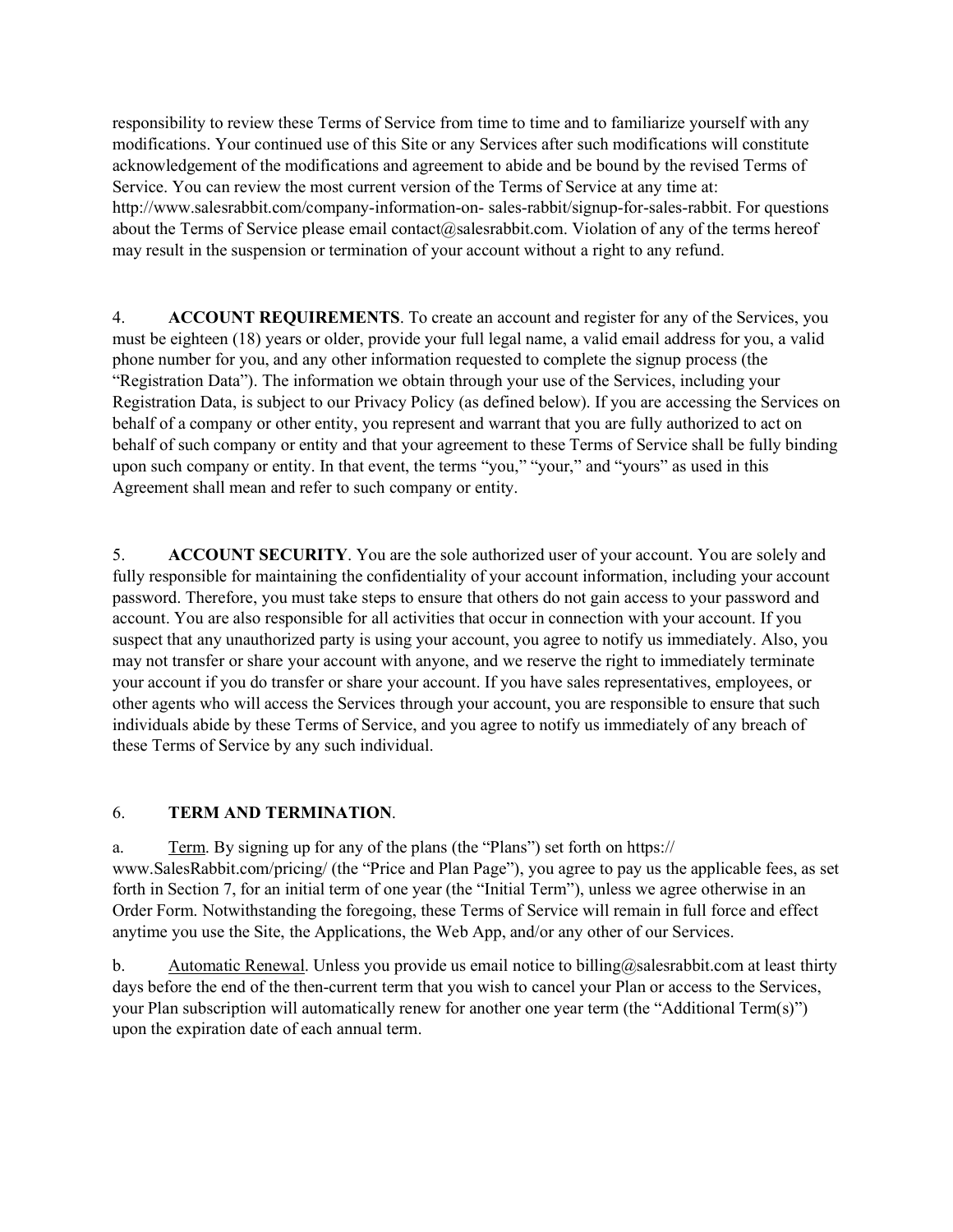c. Adding Users. During the Initial Term or any Additional Term(s), you may add users for the additional charges listed on the Site. Charges for additional users will accrue on the initial monthly anniversary that first precedes the date on which the additional user was added, so that all users on your account will renew and be charged simultaneously. The users will be prorated based on the date added, and the remainder of the month or annual agreement in which the user(s) were added.

d. Company Termination. You agree that we may, in our sole discretion, terminate or suspend your access to all or part(s) of the Services with notice and for any reason that we believe in good faith to be a breach of these Terms of Service. If SalesRabbit terminates or suspends your right to use the Services for any of these reasons, you will not be entitled to any refund of unused balance in your account. In addition to terminating or suspending your account, SalesRabbit reserves the right to take appropriate legal action, including without limitation pursuing civil, criminal, and injunctive redress. Furthermore, any suspected fraudulent, abusive or illegal activity may be grounds for terminating your relationship and may be referred to appropriate law enforcement authorities.

e. Effect of Termination. Upon termination or suspension, regardless of the reasons therefore, your right to use the Services available on the Site, the Applications, and/or the Web App immediately ceases, and you acknowledge and agree that we may immediately deactivate or delete your account and all related information and files in your account and/or bar any further access to such files on the Site, the Applications, and/or the Web App. We shall not be liable to you or any third party for any claims or damages arising out of any termination or suspension or any other actions taken by us in connection with such termination or suspension. All provisions of this Agreement which by their nature would reasonably be anticipated to survive the expiration or termination of these Terms of Service shall continue in full force and effect subsequent to and notwithstanding the expiration or termination of these Terms of Service.

## 7. **PAYMENT FOR SERVICES**.

a. Fees. By signing up for the Services, you agree to pay the fees disclosed on the Site (the "Fees"). All fees are listed in U.S. Dollars.

b. General Payment Terms. Payments for the Fees are on a pre-pay basis and are due immediately on the day you initially sign up for such Services, regardless of whether it is an initial sign-up or the addition of a new user (collectively, the "Sign-Up Date"). The Fees reoccur monthly or annually and shall be charged monthly or annually on the Monthly or Annual Renewal Date for the Term. After signing up, SalesRabbit will charge your credit card or initiate an ACH debit from your designated account to pay for the Fees. You hereby authorize us to charge your credit card or initiate an ACH debit from your designated account for such amounts. A valid credit card, debit card, or designated account must remain on file for the recurring Fees. SalesRabbit retains the right, in its sole discretion, to place a hold on any payment for a completed Service. SalesRabbit reserves the right to increase its Fees or institute new charges upon thirty (30) days' notice to you.

c. Refunds. All fees connected with our Services are non-refundable.

8. **DISRUPTION OF SERVICES AND SERVICE LEVEL AGREEMENT**. You acknowledge and agree that from time to time Services may be inaccessible or inoperable due to equipment malfunctions, periodic maintenance procedures, repairs or upgrades which SalesRabbit may undertake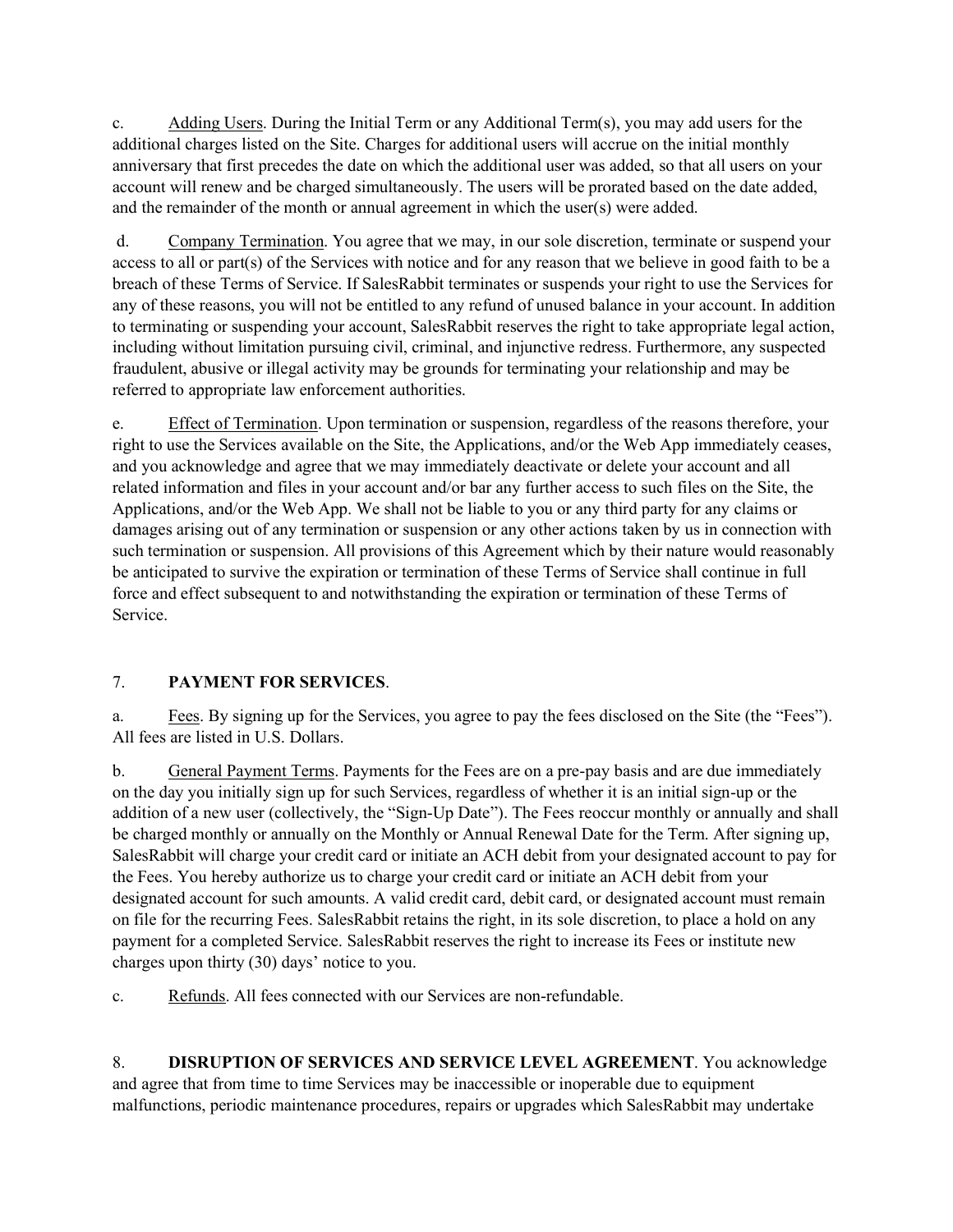from time to time, service malfunctions and causes beyond the reasonable control of SalesRabbit or which are not reasonably foreseeable by SalesRabbit, including, without limitation, interruption or failure of telecommunication or digital transmission links, including delays or failures due to your hardware, Internet service provider, hostile network attacks, network congestion or other failures. Notwithstanding the foregoing, if access to the Services falls below 98% of the total minutes in an applicable calendar month, due to a reason within our control (other than scheduled and pre-noticed outages), you will be entitled to a 50% refund for the applicable month, upon request. If such access falls below 94%, you will be entitled to a 100% refund for the applicable month, upon request.

9. **THIRD PARTY INFORMATION OR CONTENT**. Certain components or features of the Services may include materials from third parties and/or hyperlinks to other resources, websites, or content that is operated by companies that are not affiliated with SalesRabbit. You acknowledge and agree that SalesRabbit does not endorse or warrant the accuracy of any such sites or resources. You further acknowledge and agree that SalesRabbit (i) is not responsible for the availability of such sites or resources; (ii) shall in no way be liable or responsible for any content, advertising, products or materials on or available from such sites or resources; and (iii) shall not be responsible or liable in any way for any damages you incur or allege to have incurred, either directly or indirectly, as a result of your use and/or reliance upon any such content, advertising, products or materials on or available from such sites or resources.

10. **PRIVACY POLICY**. Use of the Services allows us to gather certain information from and about you. Our Privacy Policy https://www.salesrabbit.com/privacy-policy describes what information we gather, how we gather it, and how we use it. These Terms of Service incorporate the provisions of the Privacy Policy, and you agree to them as if they were set forth in full herein.

11. **INTELLECTUAL PROPERTY**. SalesRabbit owns and retains all intellectual property, trade secret, trademark, and other proprietary rights in the Site, the Applications, and/or the Web App (the "Intellectual Property Rights"). The look and feel of the Services is copyrighted by SalesRabbit, Inc. All rights reserved. Other than as expressly provided herein, SalesRabbit makes no sale, transfer, or other conveyance of any of the Intellectual Property Rights. All goodwill that results from the use of the Services shall accrue solely to SalesRabbit. You may not duplicate, copy, or reuse any portion of the HTML/CSS or visual design elements without express written permission from SalesRabbit. Users are prohibited from copying, downloading, using, redesigning, reconfiguring, or retransmitting anything from the Site, the Applications, and/ or the Web App without our express prior written consent. While you retain all rights to your content that you upload, you grant us and our agents and affiliates a nonexclusive, paid-up, perpetual, and worldwide right to copy, distribute, display, perform, publish, translate, adapt, modify, and otherwise use such materials for any purpose regardless of the form or medium (now known or not currently known) in which it is used, including but not limited to display on the Site for the purpose of demonstrating how our Services can be used, enjoyed, or consumed.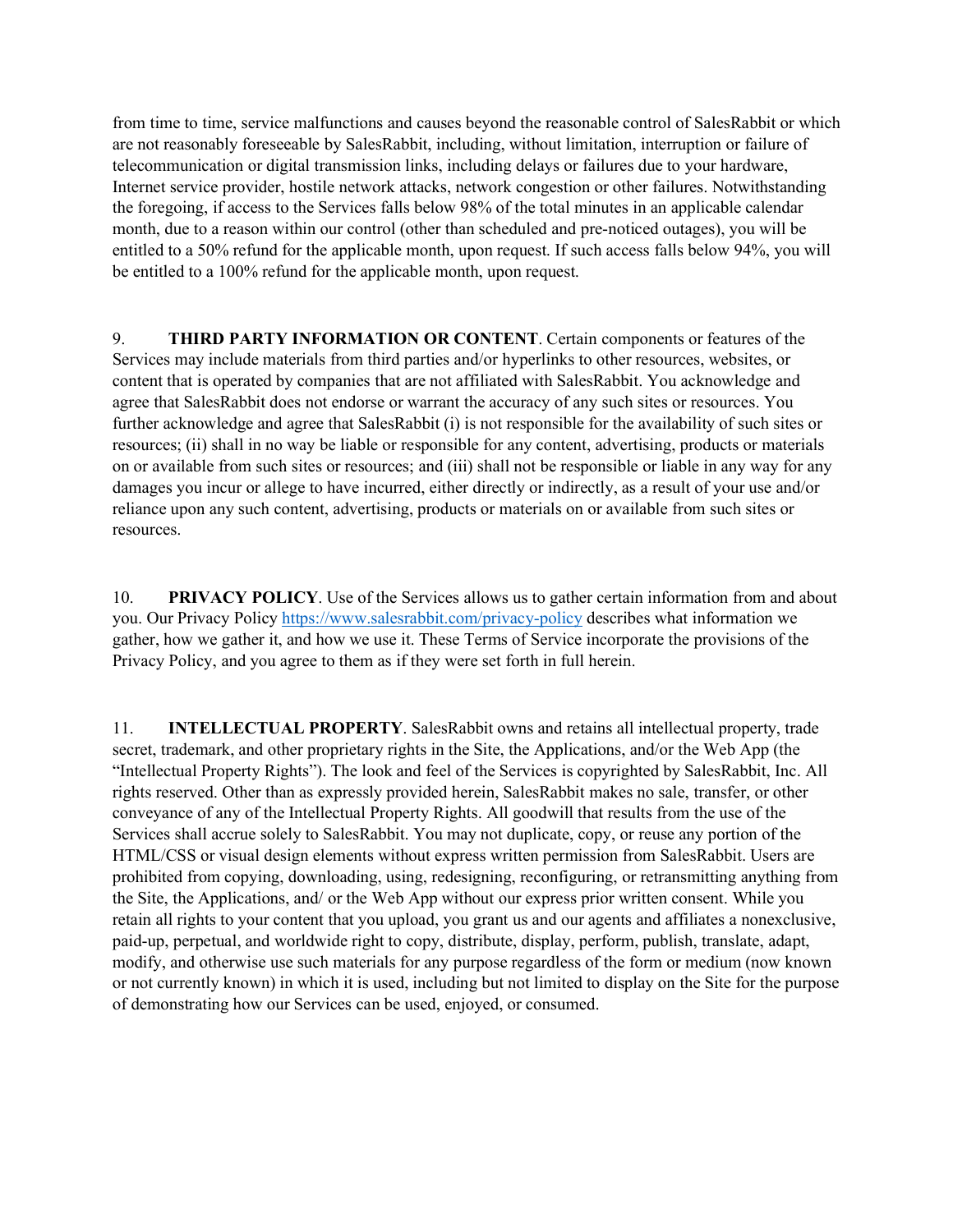12. **LICENSE AND SITE USE**. SalesRabbit grants you, subject to these Terms of Service, a limited, non-exclusive, non-sublicensable, non-transferable, worldwide license to access the Services for the purposes referenced on the Site. Your use of the Site and Services is subject to all applicable laws and regulations, and you are solely responsible to assure that your use of the Site and Services is in compliance therewith. You agree not to reproduce, duplicate, copy, sell, resell, or exploit any portion of the Site, use of the Services, or access to the Services without the express written permission of SalesRabbit. The Site and Services may not be used in connection with promoting anything, which in our sole discretion is harmful, hateful, obscene, or unlawful. You must not use the Site or Services to transmit any worms, viruses, or any code of a destructive nature. You may access and use the Services for your direct business purposes only. The Services may not be used to provide consulting services to third parties, whether or not such parties are competitors to SalesRabbit. You shall not modify, translate, disassemble, create derivative works based on, reverse assemble, reverse-compile, or otherwise reverseengineer the software or any Services in whole or in part, or otherwise use, copy, reproduce, or distribute any materials obtained through the use of the Services.

From time to time, we or others on our behalf may offer access to beta versions of the Site and Services or Pilots of paid subscriptions for a specified period without payment or at a reduced rate (each, a "Pilot"). We reserve the right, in our absolute discretion, to determine your eligibility for a Pilot, and, subject to applicable laws, to withdraw or to modify a Pilot at any time without prior notice and with no liability. Any Pilot version of any software or service is provided without any warranty whatsoever. If the Pilot documentation indicates that the Pilot will automatically convert to a paid version, you agree to such conversion and to pay the fees disclosed for such paid version. The terms governing any Pilot will be as set forth in any applicable Order Form and in these Terms of Service (collectively, the "Pilot Terms"). The Pilot Terms may include provisions regarding the following (among others): (a) the duration of the pilot period, including start date, end date, and total days; (b) the conditions under which you may cancel the Pilot during the Pilot's term; (c) the number of licenses and timing of payment, including up-front payment; (d) the criteria under which the parties' alignment will be considered to have been successful; and (e) an obligation for both parties to make themselves reasonably available for communication and to prove out systems.

You may not access, view, or use the Services or any portion thereof for purposes of patent prosecution, including without limitation for purposes of amending any claims or in connection with pending or future patent re-issuances. In addition, you may not use the Services in any manner in connection with any patent infringement claim against us.

### 13. **CONFIDENTIALITY AND RETURN OF DATA**.

a. SalesRabbit acknowledges its responsibility to hold in confidence all of your Confidential Information. SalesRabbit shall not, without your express prior written consent, reveal or otherwise make available to any person or entity any of your Confidential Information. For purposes of this Agreement, "*Confidential Information*" means all information that is disclosed by you to SalesRabbit in connection with these Terms of Service, including data, tools or methodologies, business information, trade secrets, or any other information designated by you as confidential, excluding information that: (i) is or becomes publicly known, through no fault of the receiving party; (ii) was known by the receiving party prior to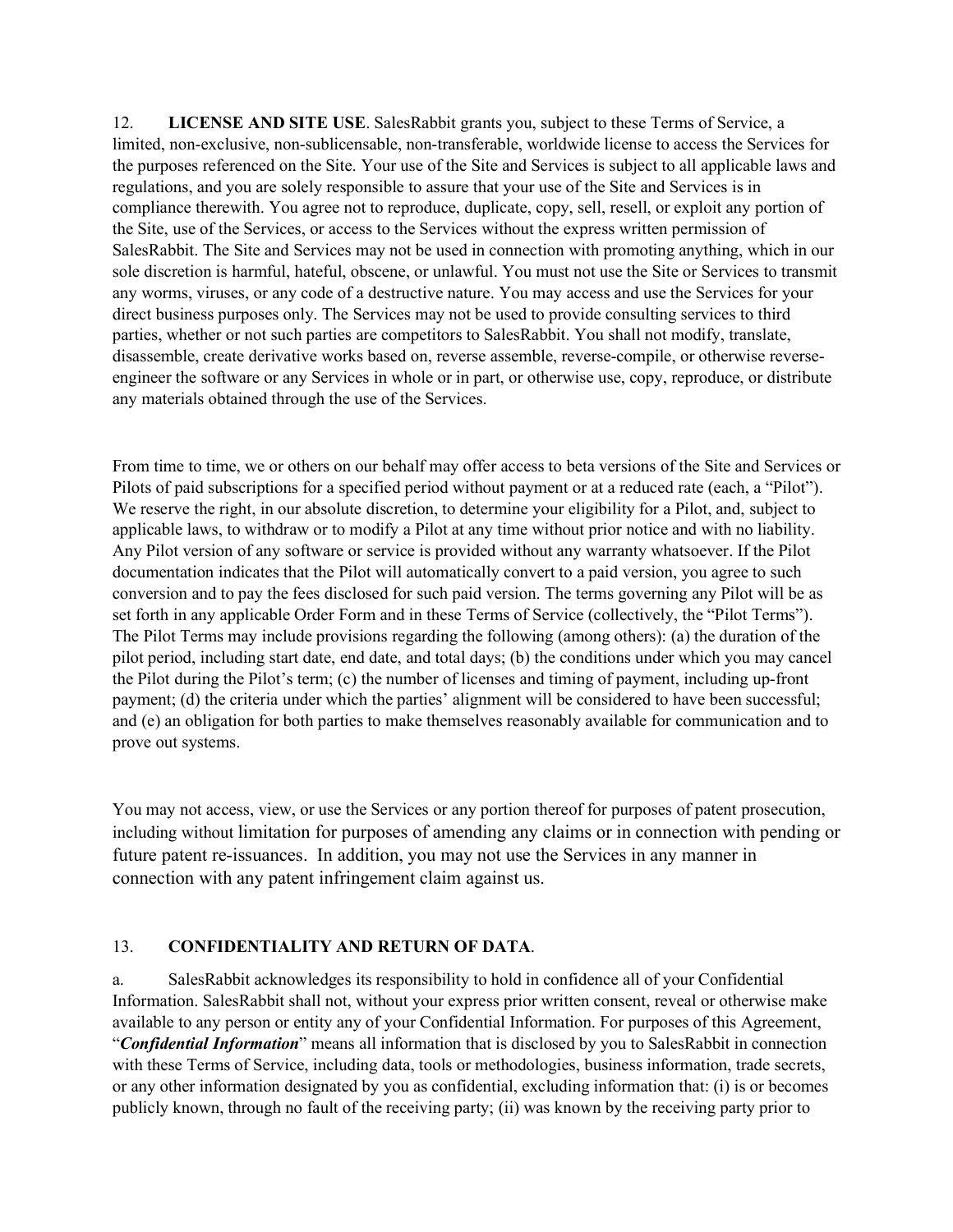disclosure hereunder; (iii) is disclosed to the receiving party by a third party with no violation of confidentiality to the disclosing party; or(iv) is developed by the receiving party independent of any use of information disclosed by the disclosing party.

b. The parties understand that you will input data into the Services ("*Your Data*"). Your Data belongs to you and nothing in any agreement between us provides us any right to the data, except as expressly provided herein. Upon termination of this Agreement for any reason, upon request, we will transmit Your Data to you in a format standard to the industry, provided that your request occurs within the thirty (30) days after termination. Thereafter, we may provide additional assistance to you at our thencurrent rates, but we shall have no obligation to do so.

14. **DISCLAIMERS**. THE SERVICES ARE PROVIDED 'AS IS' WITHOUT WARRANTY OF ANY KIND, EXPRESS OR IMPLIED, INCLUDING, BUT NOT LIMITED TO, WARRANTIESOF PERFORMANCE, MERCHANTABILITY, FITNESS FOR A PARTICULAR PURPOSE, NON-INFRINGEMENT, TIMELINESS OF DATA TRANSMISSION, ACCURACY OF DATA OR DATA SETS, OR UPTIME AVAILABILITY. SALESRABBIT DOES NOT WARRANT THAT THE SERVICES WILL BE FREE FROM ALL BUGS, ERRORS, OR OMISSIONS. SALESRABBIT SPECIFICALLY DISCLAIMS ANY WARRANTY AS TO THE ACCURACY OF ANY THIRD-PARTY DATA, AND YOU ACKNOWLEDGE THAT SUCH THIRD-PARTY DATA IS OUTSIDE OF SALESRABBIT'S CONTROL. SALESRABBIT DOES NOT WARRANT THAT THE SERVICES WILL ACCOMPLISH ANY OF YOUR SPECIFIC OBJECTIVES OR WILL OPERATE ERROR FREE. YOU ACKNOWLEDGE AND AGREE THAT YOU HAVE RELIED ON NO WARRANTIES OTHER THAN THE EXPRESS WARRANTIES OF THIS AGREEMENT. THIS DISCLAIMER AND EXCLUSION SHALL APPLY EVEN IF THE EXPRESS WARRANTIES SET FORTH ABOVE FAIL THEIR ESSENTIAL PURPOSE. YOU FURTHER AGREE THAT NOTWITHSTANDING ANYTHING TO THE CONTRARY IN THIS AGREEMENT OR OTHERWISE, YOU WILL NOT HOLD SALESRABBIT LIABLE FOR ANY FAILURE OF THE SERVICES. YOU AGREE THAT YOU WILL NOT HOLD SALESRABBIT LIABLE FOR ANY THIRD-PARTY INFORMATION EVEN IF SUCH INFORMATION IS DISPLAYED ON, THROUGH, OR IN CONNECTION WITH THE SERVICES. YOU AGREE THAT SalesRabbit SHALL NOT BE RESPONSIBLE TO YOU FOR ANY DAMAGES CAUSED BY DATA PROVIDED BY THIRD PARTIES, DELAYS RESULTING FROM HARDWARE AND SYSTEMS OWNED AND CONTROLLED BY THIRD PARTIES (INCLUDING WITHOUT LIMITATION YOUR OWN DATA TRANSMISSION SPEEDS), DATA ENTRY ERRORS, USER ERRORS, OR ANY OTHER LIMITATIONS, ERRORS, OR DELAYS THAT ARISE DURING THE TERM OF THIS AGREEMENT THAT CANNOT BE PREVENTED OR MITIGATED BY SALESRABBIT.

15. **LIMITATION OF LIABILITY**. You acknowledge and agree that in no event shall SalesRabbit be liable for any indirect, special, incidental, consequential (including, without limitation, lost profits, business interruption, or lost information), or other damages based in contract, tort or otherwise, arising out of your use of or inability to use the Applications, Web App, or Site, even if SalesRabbit has been advised of the possibility of such damages. You further acknowledge and agree that SalesRabbit is not liable to you for any damage or alteration to your equipment including, but not limited to, computer equipment, handheld device, or mobile telephones as a result of the installation or use of the Services.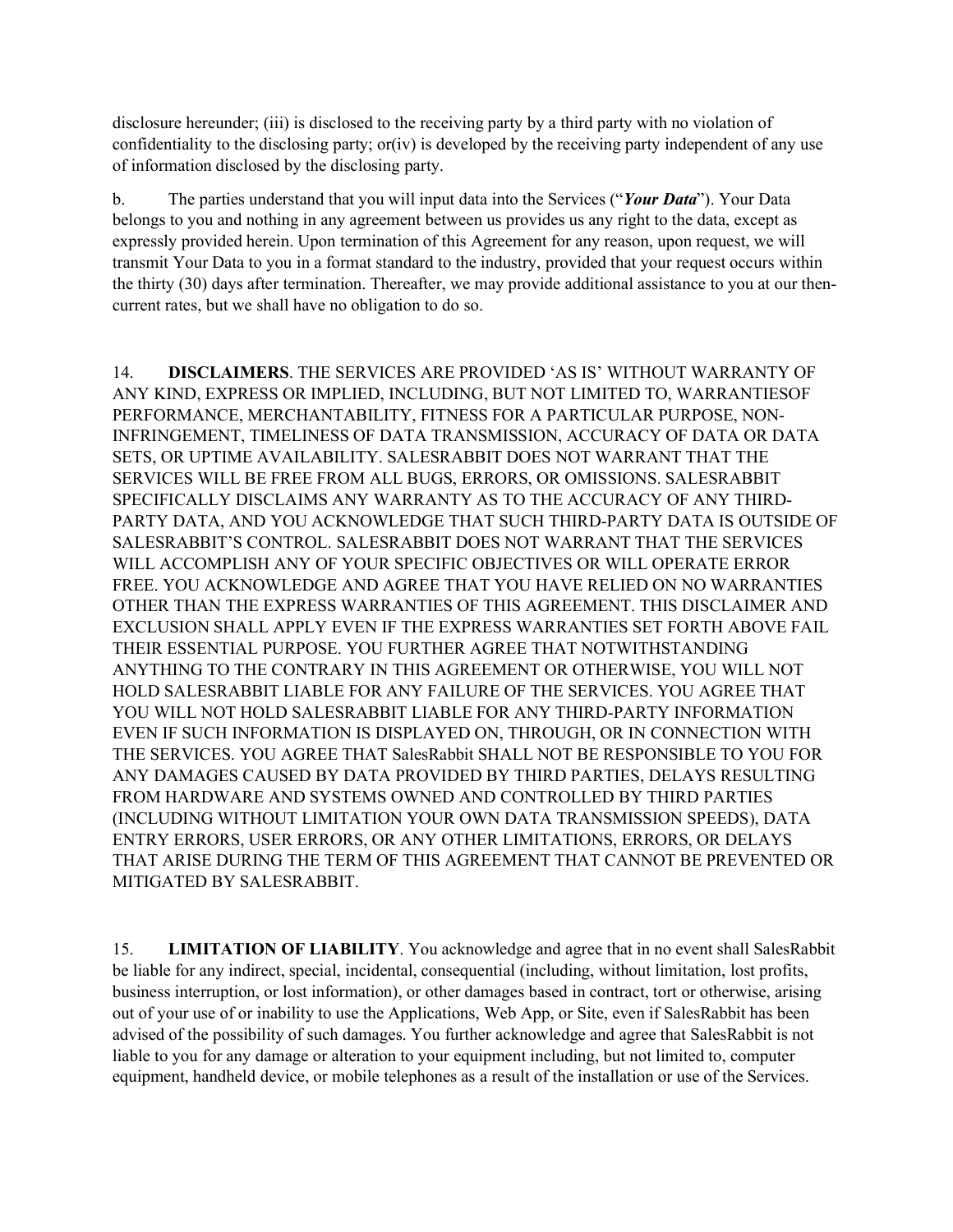16. **INDEMNITY**. You agree to defend, indemnify, and hold harmless SalesRabbit, its affiliates, employees, officers, agents, managers, members and successors, and assigns from all damages and liability such persons may incur including, without limitation, reasonable attorneys' fees, arising from or as a result of (i) you, or your sales representative's, employee's, agent's, or a third party's use of the Services under these Terms and Services, or any violation of Applicable Law, including without limitation the provisions of the General Data Protection Regulation adopted by Europe and made effective May 25, 2018, as well as the California Consumer Privacy Act, by you, your employees, or agents. This obligation shall survive the termination or expiration of these Terms of Service and/or your use of the Services. SalesRabbit agrees to defend, indemnify, and hold you harmless from all damages and liability you may incur, including, without limitation, reasonable attorneys' fees, arising directly from or directly as a result of our (a) gross negligence, (b) intentional misconduct, or (c) violation of applicable law. In the event of any claim concerning the intellectual property rights of a third party that would prevent or limit the Company's use of the Services, Contractor will, at its sole option, take one of the following actions at its sole expense:

(i) procure for you the right to continue use of the Services or infringing part thereof;

(ii) modify or amend the Services or infringing part thereof, or replace the Services or infringing part thereof with a product having substantially the same or better capabilities; or

(iii) Terminate the Agreement and the Services and refund any Fees paid by you for Services that you will be unable to use because of the infringement.

Notwithstanding the foregoing, our obligations pursuant to this Section shall not apply to any claims of infringement that arise, in whole or in part, because of changes made to the Services by you or any use of the Services not permitted by this Agreement. Our obligations pursuant to this Section are contingent upon you providing prompt notice (in no case more than ten days after receipt of a claim) to us of a claim under this provision. You agree that you will not make any admissions or settle any claim under this Section without our prior written consent.

17. **SERVICE PROVIDER**. You acknowledge that the terms of any agreement with your respective mobile network provider ("*Mobile Provider*") will continue to apply when using the Applications. Consequently, you may be charged by your Mobile Provider, or any applicable third parties, for access to its/their network connection services while you are accessing the Applications. You accept responsibility for any such charges that arise.

## 18. **GENERAL PROVISIONS**.

a. Entire Agreement; Amendment. These Terms of Service constitute the entire agreement between you and SalesRabbit with respect to the subject matter hereof, and replaces, amends, and supersedes any prior agreements between you and SalesRabbit pertaining to the subject matter hereof. It may only be amended as provided above in this Agreement or by written agreement signed by both parties hereto.

b. Governing Law. These Terms of Service will be governed and construed under the laws of the State of Utah without regard to conflict of laws. You agree to submit to the exclusive personal jurisdiction of the state and federal courts located within the State of Utah.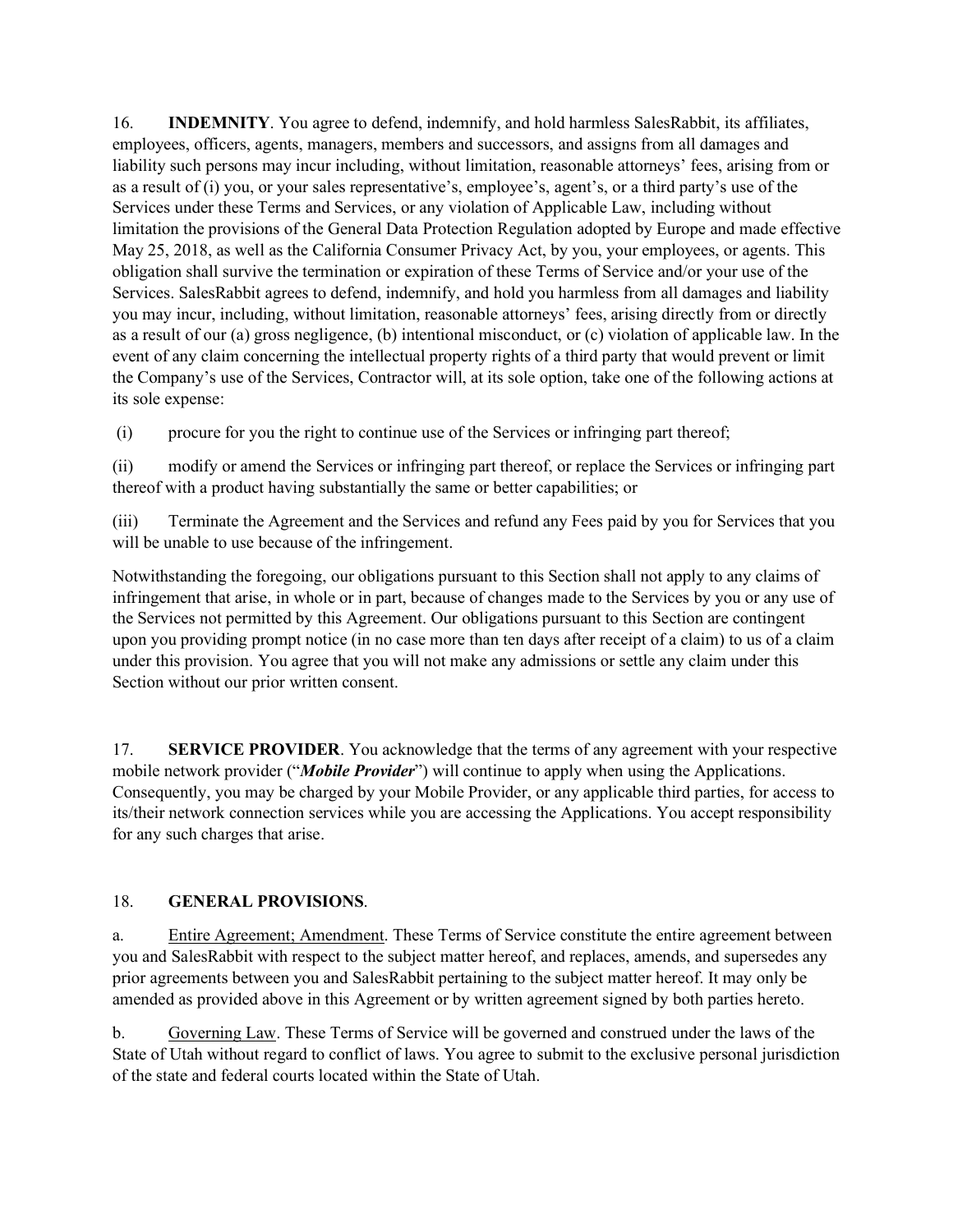c. Waiver/Severability. The waiver or failure of either party to exercise any right in any respect provided for herein shall not be deemed a waiver of any further right hereunder. If any provision of these Terms of Service is determined to be invalid or unenforceable under any applicable statute or rule of law, it is to that extent to be deemed omitted, and the balance of these Terms of Service shall remain enforceable.

d. Force Majeure. Other than for the payment of Fees, if the performance of any part of these Terms of Service is prevented, hindered, delayed, or otherwise made impracticable by reason of any cause or event not within the reasonable control of such party and without its fault or negligence, that party shall be excused from such to the extent that it is prevented, hindered, or delayed by such causes.

e. Headings. The headings contained in these Terms of Service are for reference purposes only and do not affect in any way the meaning or interpretation of these Terms of Service.

f. Attorneys' fees. If any dispute arises under this Agreement, the prevailing party in any litigation will be entitled to recover its reasonable attorneys' fees and court costs from the other party.

### 19. **GDPR OBLIGATIONS.**

[The following section relates only to users in the European Economic Area.]

SalesRabbit complies with the provisions of the General Data Protection Regulation ("GDPR") made effective in the EU on May 25, 2018. We are committed to protecting the security of your personal information, and we take commercially reasonable technical and organizational measures that are designed to that end.

If you wish to opt out of any disclosures of your information to third parties or to make corrections or modifications to your personal information, you may log into your account and make the changes necessary. The use of your information can be limited, or the information can be corrected, deleted, or exported to you or a third-party of your choice, except as required by law as indicated above.

The GDPR requires that we have a lawful basis for our processing of information about you. For our users, this lawful basis is these Terms under which we provide you the Services. We only process your Information in connection with our contractual relationship with you and only in a manner that furthers the purposes of that contractual relationship. Our Privacy Policy outlines those purposes. If we wish to use your Information in a manner not disclosed by this Privacy Policy, we will contact you and obtain your consent before doing so.

For employees and other authorized users operating in their role as administrators or users of our Services, our lawful basis is the legitimate interest we have in providing the Services to you.

In turn, you, your employees, and your other authorized users (if any) agree to be bound by the provisions of the GDPR with respect to any personal data ("Data") with which you come in contact using the Services, including without limitation the personal data belonging to individuals with whom you communicate or whose personal data you access using the Services.

Specifically, you agree that you, your employees, or other authorized users will: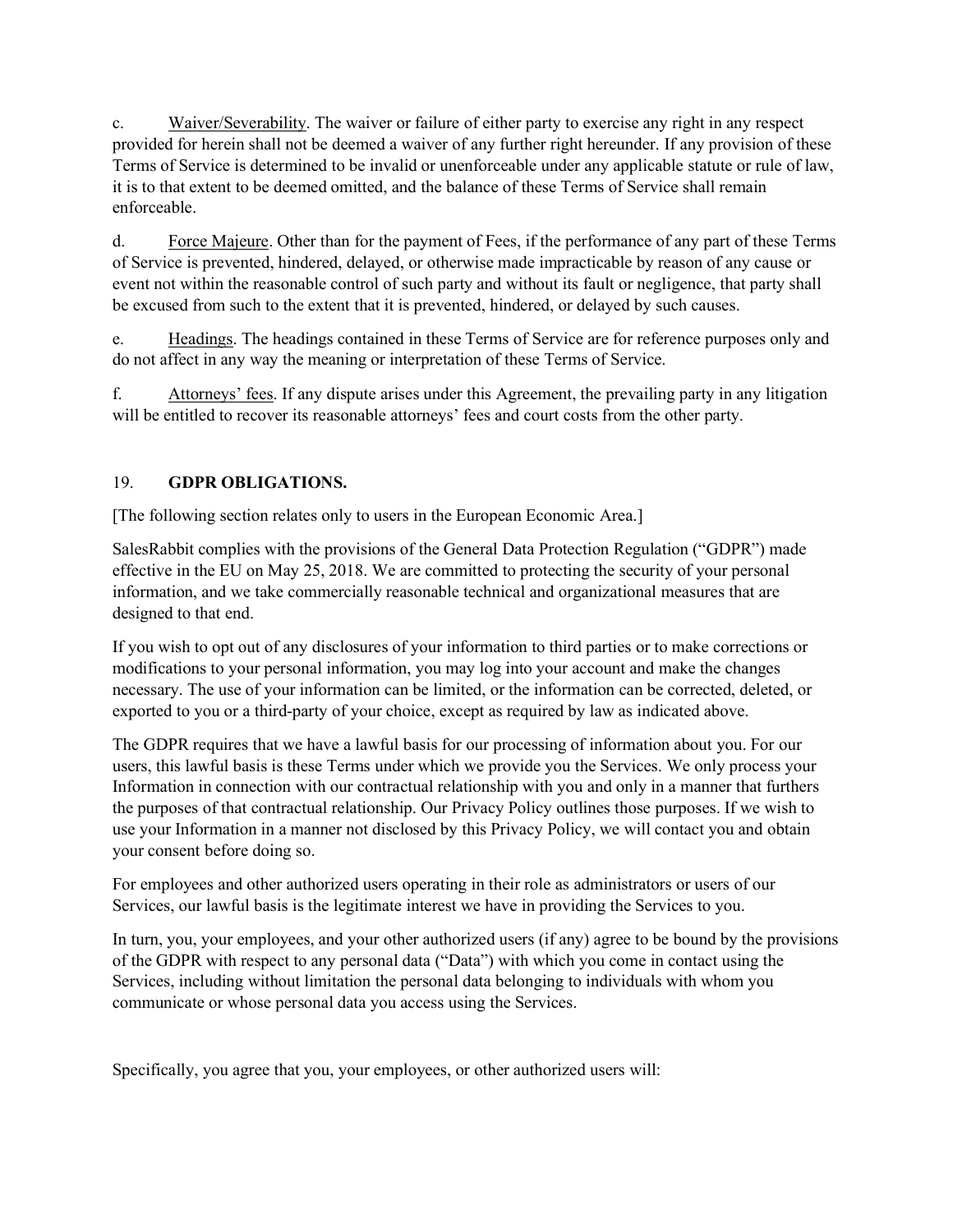A. Never access, process, transfer, view, use, or store any Data of any third party without express authorization, and then only for purposes directly related to fulfilling your contractual obligations under your agreement with any third party ("Data Secrecy");

B. Keep all Data strictly confidential and disclose Data only on a strict need-to-know basis to other employees or authorized users only as required for fulfilling an individual's contractual obligations ("*Confidentiality*"); however, you agree that you shall not disclose or otherwise make accessible Data under any circumstances to anyone who has not been obliged to Data Secrecy and Confidentiality.

C. Ensure that your obligations of Data Secrecy and Confidentiality are observed forever, both during and after the expiration and/or termination of any agreement with us or any contractual relationship you may have with an employer or other party.

D. Upon our request to provide Company with satisfactory evidence that you have complied with your obligations of Data Secrecy and Confidentiality as set forth in this agreement.

The GDPR also requires us to take appropriate technical and organizational measures to protect the security of Data belonging to residents of Europe. We make commercially reasonable efforts to ensure the privacy and security of the Data of our European visitors and customers, and we are happy to give you a complete description of our most current efforts, if you will write us at 2000 Ashton Blvd, STE 450 Lehi, UT 84043.

# 20. **PROVISIONS RELATED TO DataGrid AI USERS**.

If you participate in our DataGrid AI, the following provisions relate to you:

a. Your Customers' Data. Participation in our DataGrid AI product requires that you submit to us certain information about your customers ("*Customer Information*"), which we will combine with data we have received from other sources ("*Third Party Data*") to create different types of scores indicating how likely a certain household would be to purchase a particular product or service. ("*Scoring Data*"). The Scoring Data will be based on Customer Information and Third Party Data, but it will not contain any Customer Information or Third Party Data that is identifiable to any particular household or individual, and we may use the Scoring Data for our commercial purposes.

b. License SalesRabbit of Customer Information. By participating in the DataGrid AI program, you grant us a non-exclusive, worldwide, royalty-free, fully assignable, sublicensable, perpetual license to use the Customer Information to create Scoring Data, and you acknowledge that the Scoring Data shall belong exclusively to SalesRabbit. The Scoring Data may be licensed, sold, or otherwise transferred to any third party in SalesRabbit's sole and absolute discretion, without any compensation to you or any third party.

c. Applicable Law and Required Consents. You warrant and represent that you have obtained the consent of your customers to use and transfer the Customer Information in the manner described in this Section to the extent such consent is required under any law, rule, regulation, or governmental order applicable to such customer ("*Applicable Law*"), including without limitation the California Consumer Privacy Act, General Data Protection Regulation (Europe). You agree to provide evidence of your compliance with Applicable Law upon request.

## 21. PROVISIONS RELATED TO SALESRABBIT WEATHER SERVICES PROVIDED BY XACTWARE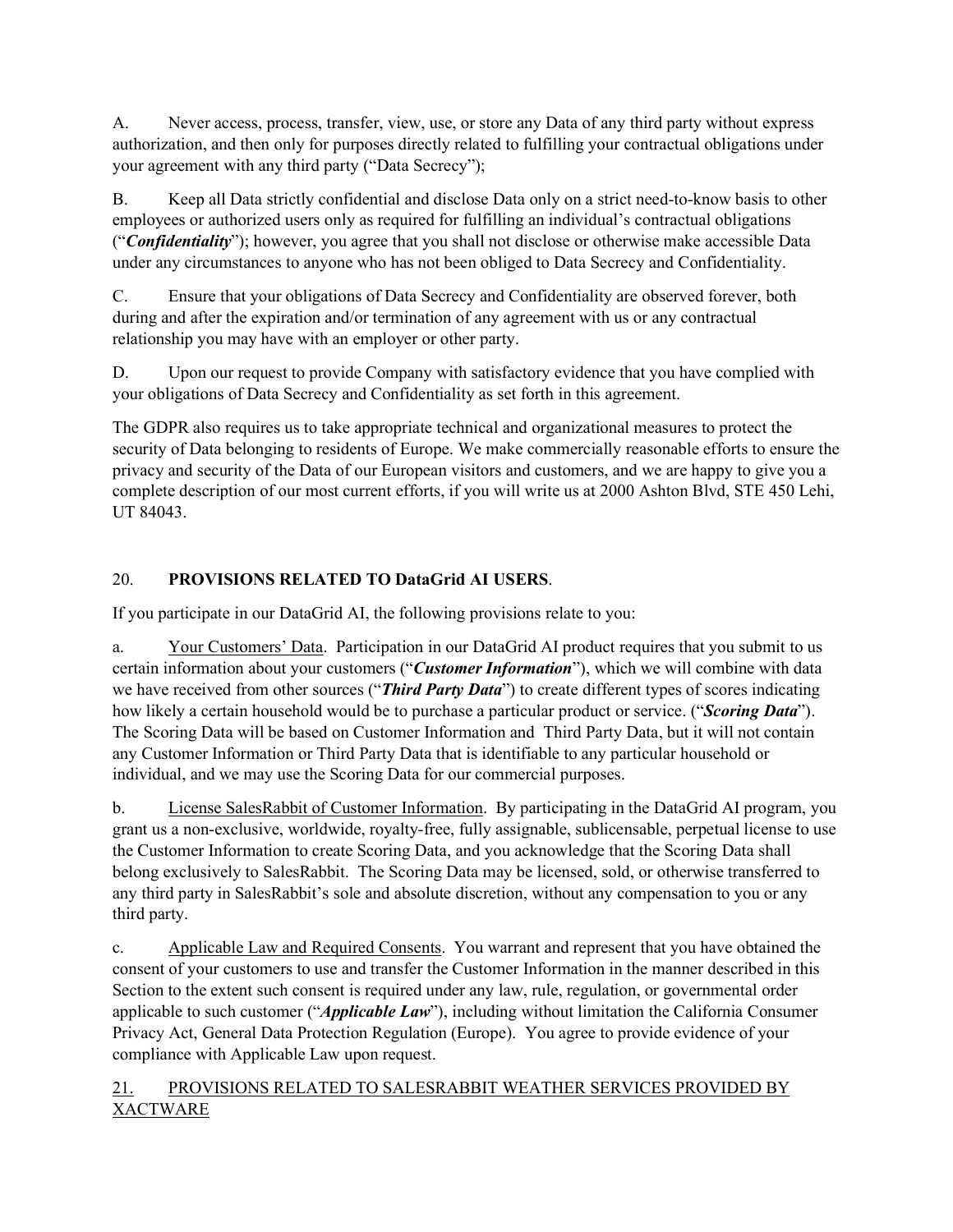If you participate in receiving the Product(s) (as defined below) from Xactware the following provisions relate to you:

1. License. Contingent upon payment of the applicable license fees, you (the "End User) may be given a non-exclusive, non-transferrable, non-assignable license to use the Product(s) provided by us, an authorized licensee, through Xactware Solutions, Inc. ("Xactware"), which may include Hail History, and Wind History (collectively the "Benchmark" or "Reports") and Respond Hail and Wind shapefiles ("Respond") (the Reports and Respond shall be collectively referred to as "the "Product(s)). During the term, you shall use the Products solely to determine locations (geographic regions, or individual addresses) impacted by hail or wind (the "Purpose").

### 1.1. Respond Descriptions

- 1.1.1. Hail. The data shall include the following hail variables, in shapefile format:
- 1. 1. Maximum hail size
- 2. 2. Probability of severe hail
	- 1.1.2. Wind. The data shall include the following wind variables, in shapefile format:
- 1. Maximum Wind Gust
- 2. Wind Duration
	- 2. Benchmark Descriptions

1. Hail History Report – Provides hail size and hail probability information for the property location. Dates include a period of up to 2 years prior to the date the hail data was requested.

2. Wind History Reports – Provides wind gust and wind duration for the property location. Dates include a period of up to 2 years prior to the date the wind data was requested.

#### 2. Limited Use.

2.1. End User agrees that Product(s) will be used solely and exclusively by End User for the purposes of projecting the storm impact and determining locations impacted from storm events (the "Purpose"). The Product(s) are for those purposes only and should not be used in lieu of or as a substitute for Customer's own due diligence and procedures and should not be used as the sole factor in determining the outcome of insurance claims processing and investigation and fraud detection, prevention and investigation. End User will not share, display, or show any part of the Product(s) or data derived therefrom to anyone else, even if they are part of the same company. A breach of this Section shall be considered a material breach and we can terminate the license to End User without notice.

2.2. End User shall use the Product(s) solely for the Purpose. End User shall not use the Product(s) or data derived therefrom for the purpose of insurance underwriting, policy cancellation or renewal, establishing or stabilizing claims payment levels, granting of credit, or any other purpose. Except as otherwise set forth herein, End User shall not use the Product(s) for the benefit of any third party nor make the Product(s) available to any third party through any resale, sublicense, or re-marketing or re-packaging.

3. Ownership. The Product(s) and materials and any other data generated by using the Product(s) or provided in connection therewith are the property of Xactware. End User acknowledges that the Product(s) shall at all times remain the proprietary and/or copyrighted property of Xactware, and that End User has no proprietary rights in the Product(s) or any of the information or data contained therein.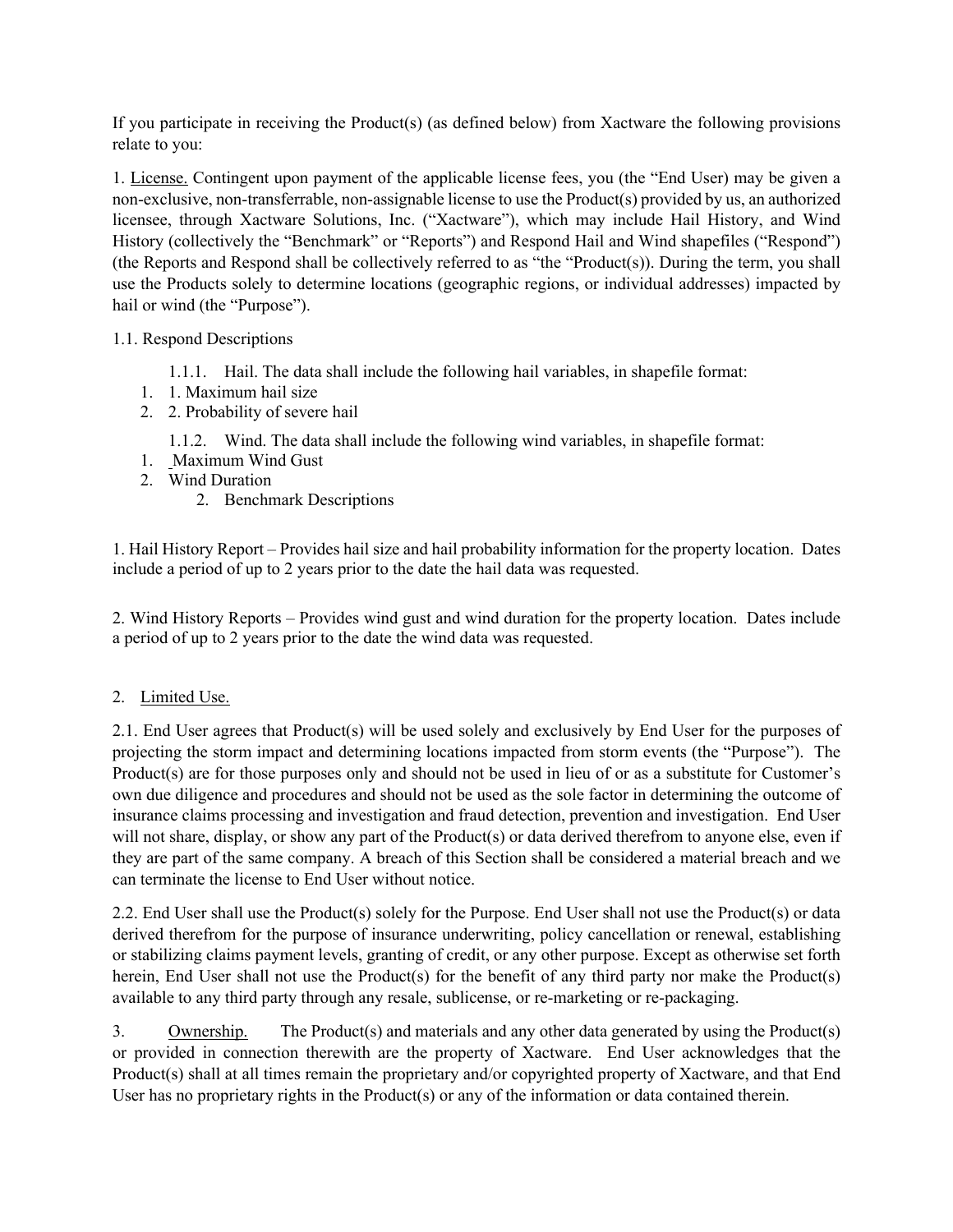4. Data Use. Customer hereby consents and authorizes Xactware to the use of and sharing of Customer Information ("Customer Information" shall mean all information Xactware deems necessary and/or useful to fulfill its obligations under this Agreement) with Xactware and its parent, subsidiaries and affiliates, and its authorized third parties to fulfill its obligations under this Agreement.

5. Disclaimer of Warranties. THE PRODUCT(S) AND THE INFORMATION AND DATA CONTAINED THEREIN ARE WHOLLY ADVISORY IN NATURE AND ARE PROVIDED ON AN "AS IS" BASIS ONLY. ISO AND XACTWARE SHALL HAVE NO LIABILITY AND SHALL NOT BE RESPONSIBLE FOR BUSINESS AND LEGAL CONCLUSIONS, JUDGMENTS AND DECISIONS MADE WITH RESPECT TO THE PRODUCT(S). XACTWARE DOES NOT WARRANT AND MAKE NO REPRESENTATIONS REGARDING THE COMPLETENESS, CURRENCY, ACCURACY OR PREDICTIVE VALUE OF THE PRODUCT(S). XACTWARE ASSUMES NO RESPONSIBILITY FOR THE ACCURACY OF THE PRODUCT(S) AND IS NOT RESPONSIBLE FOR ERRORS RESULTING FROM OMITTED, MISSTATED OR ERRONEOUS INFORMATION OR ASSUMPTIONS. END USER WARRANTS TO XACTWARE THAT IT PROCEEDS AT ITS OWN RISK IN CHOOSING TO RELY IN WHOLE OR IN PART UPON THE INFORMATION OBTAINED FROM THE PRODUCT(S). OTHER THAN THOSE REPRESENTATIONS OR WARRANTIES SPECIFICALLY SET FORTH HEREIN, XACTWARE MAKES NO REPRESENTATIONS, COVENANTS OR WARRANTIES OF ANY KIND, EITHER EXPRESS OR IMPLIED, WITH RESPECT TO THE PRODUCT(S), INCLUDING BUT NOT LIMITED TO WARRANTIES OF CONDITION, QUALITY, DURABILITY, SUITABILITY, MERCHANTABILITY OR FITNESS FOR A PARTICULAR PURPOSE, OR IN RESPECT OF ANY WARRANTY ARISING BY STATUTE OR OTHERWISE IN LAW OR FROM A COURSE OF DEALING OR USAGE OF TRADE. EXCEPT AS PROVIDED HEREIN, NEITHER XACTWARE, ITS PARENT, ITS AFFILIATES, OR THEIR RESPECTIVE DIRECTORS, OFFICERS, EMPLOYEES, AGENTS, OR PARTICIPANTS SHALL BE LIABLE TO END USER, NOR TO ANYONE ELSE, FOR ANY LOSS OR DAMAGE OF ANY KIND AND HOWEVER CAUSED, OR WHETHER RESULTING FROM TORT (INCLUDING NEGLIGENCE), BREACH OF CONTRACT, INDEMNIFICATON OR OTHER FORM OF ACTION. IN NO EVENT SHALL ANY OF XACTWARE, ITS PARENT, ITS AFFILIATES, OR THEIR RESPECTIVE DIRECTORS, OFFICERS, EMPLOYEES, AGENTS, OR PARTICIPANTS BE LIABLE FOR ANY SPECIAL, INCIDENTAL, INDIRECT, CONSEQUENTIAL OR EXEMPLARY DAMAGES, LOSSES OR EXPENSES, INCLUDING, WITHOUT LIMITATION, LOST PROFITS, FAILURE TO REALIZE EXPECTED SAVINGS OR ANY OTHER COMMERCIAL OR ECONOMIC LOSS OF ANY KIND RESULTING FROM END USER'S USE OF THE PRODUCT(S) EVEN IF XACTWARE HAS BEEN ADVISED OF THE POSSIBILITY OF SUCH DAMAGES. XACTWARE'S LIABILITY UNDER, ARISING FROM, OR RELATED TO THIS AGREEMENT AND THE PRODUCT(S), INCLUDING BUT NOT LIMITED TO, IN THE EVENT THAT ANY OF THE LIMITATIONS ON THE REPRESENTATIONS AND WARRANTIES SET FORTH IN THIS AGREEMENT ARE UNENFORCEABLE OR IN THE EVENT THAT A COURT OF COMPETENT JURISDICTION DETERMINES THAT XACTWARE IS LIABLE TO THE END USER UNDER THIS AGREEMENT, SHALL NOT EXCEED, IN THE AGGREGATE, THE LESSER OF (I) \$100.00 OR (II) THE AMOUNT END USER PAID TO US PURSUANT TO THIS AGREEMENT DURING THE TWELEVE MONTH PERIOD PRECEDING THE RESPECTIVE EVENT(S) GIVING RISE TO SUCH LIABILITY OR OBLIGATION. IN THE EVENT APPLICABLE LAW REQUIRES LIABILITY RIGHTS DIFFERENT FROM THOSE STATED ABOVE, THE MINIMUM REQUIRED LIABILITY TERMS OF SUCH LAWS SHALL APPLY.

6. No Relationship with Xactware. End User Acknowledges and agrees that this Agreement is concluded between us and End User only, and not with Xactware and that (i) End User has no contractual relationship